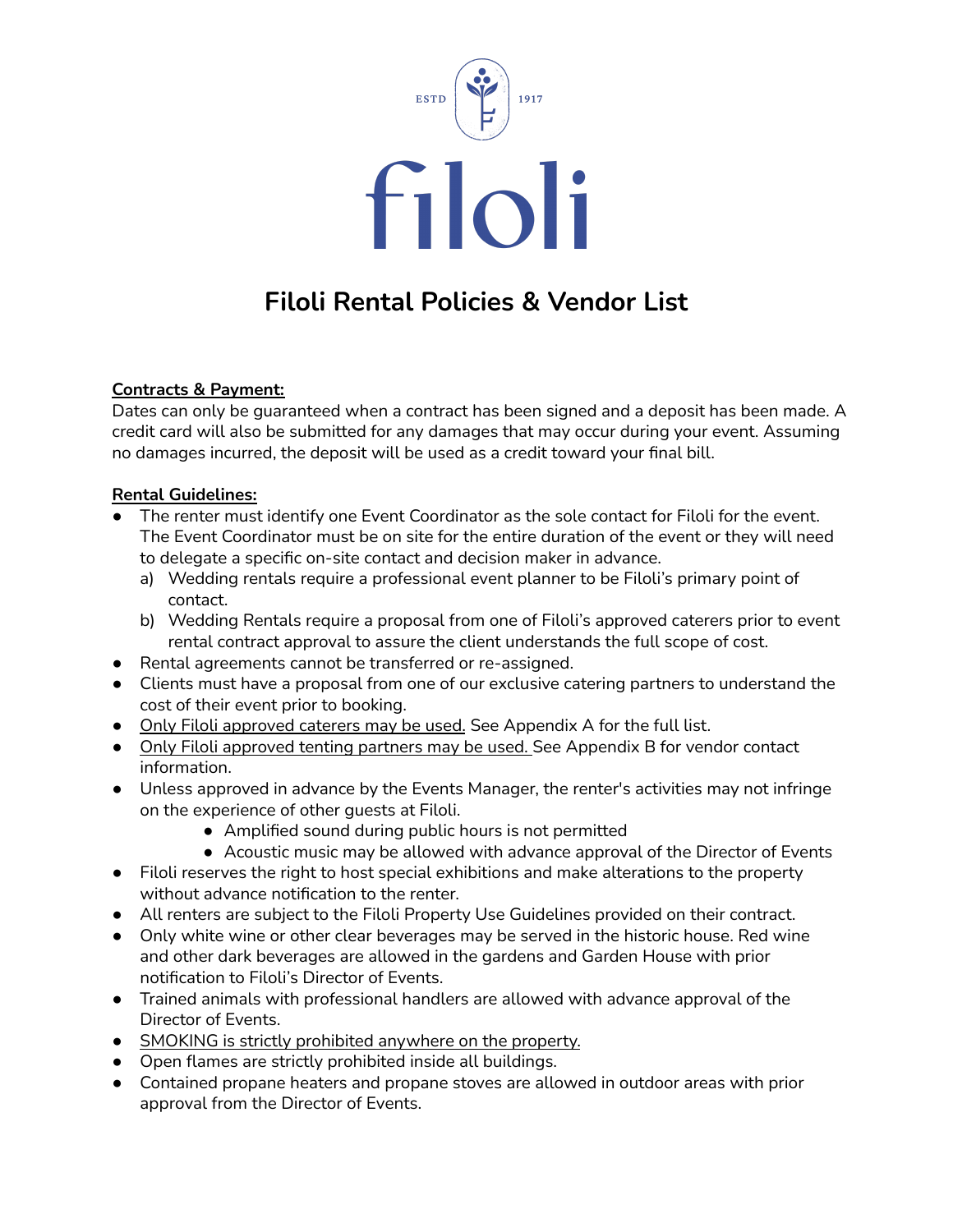● Wood burning or charcoal stoves/BBQs of any kind are prohibited.

## **Display, Decorations, and Audio/Visual Equipment:**

- 1. Only Filoli approved lighting and tenting vendors may be used unless otherwise approved by the Director of Events.
- 2. The Filoli Director of Events must approve all displays and/or decoration proposed by client, in advance, and are subject but not limited to the following conditions:
	- a) No tape, nails, tacks or pins may be placed on any walls or flat surfaces.
	- b) No glitter, balloons, confetti, or rice.
	- c) All outside plants or flowers must be professionally treated to prevent spread of disease or infestation. Plants and flowers from home gardens are not allowed.
- 3. All decorations must be removed at the end of the event. If decorations are left after the conclusion of the event, clients will be charged a \$250 cleaning fee.
- 4. Ballroom
	- a. If you plan to have dancing, a rented dancefloor is required for floor protection.
- 5. Pool
	- a. If swimming in the pool during your rental, a certified lifeguard is required. This lifeguard must be on duty at all times during your event. See Appendix B for our preferred lifeguard vendor.
	- b. If swimming in the pool, glass is not allowed. Plastic cups are required for the safety of your guests.
- 6. Any damage caused to the premises by client or vendors including but not limited to lawns, brick, fencing, or audio/visual equipment will be the responsibility of the client. In the event of damages, Filoli's Facilities, Horticulture, or Collections Departments will provide an invoice for repair within 14 days of the incident.
- 7. Candles within holders may be used in outdoor areas.

#### **Floorplans:**

1. If furniture or tenting of any kind is to be used in a rented space, indoor or outdoor, a floor plan must be submitted to the Director of Events no later than 7 days prior to your event.

#### **Inclement Weather:**

1. If renting an outdoor space, a backup plan for rain or inclement weather must be approved by the Director of Events.

#### **Guest Count**

1. Final guest count is due no later than 7 days prior to your event.

#### **Contracted Services:**

1. The Filoli Director of Events must approve any Third Party Services contracted by the Client in advance. Any damage to the premises caused by the Client's contracted services will be the responsibility of the Client.

#### **Insurance:**

1. A current certificate of commercial general liability insurance (or other comparable broad form general liability coverage for bodily injury, personal injury, and property damage claims) in the amount of \$1,000,000 is required. It must be issued by a provider licensed to do business in the State of California and must cover all additional insured listed in Filoli's Rental Agreement.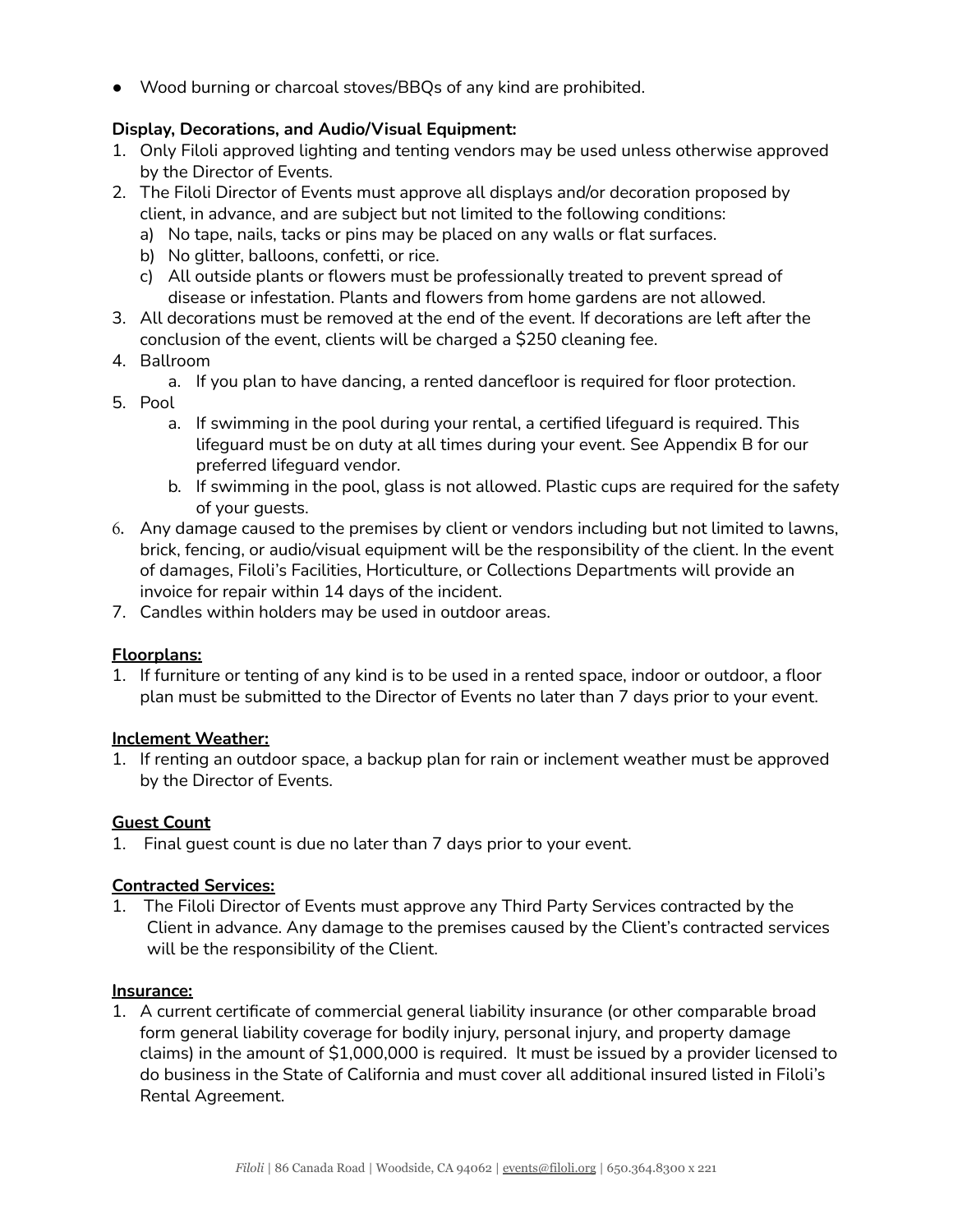- 2. All outside vendors hired by renter to work on Filoli Property must also provide general liability insurance for a minimum of \$1,000,000. This includes caterers, rental companies, and entertainers. Additionally insured should include **FILOLI CENTER and The National Trust for Historic Preservation.**
- 3. The organization or individual renting Filoli must agree, in writing, to hold, **Filoli Center and the National Trust for Historic Preservation** harmless against any claims or expenses that result from their work at Filoli.

#### **Excused Non-Performance (Force Majeure):**

1. Filoli assumes no responsibility for any liability that may arise from the use of the property or equipment, or any failure or cancellation of service due to an act of nature, civil unrest, or other cause beyond our reasonable control (including any mechanical, electronic, or communications failure).

# **Cancellation:**

- 1. Filoli has a graduated cancellation policy, as follows:
	- a) Cancellation 30+ days prior to the contracted event date: Deposit can be used as a credit toward a future event.
	- b) Cancellation 29 days to 7 days prior to event: Deposit is forfeited.
	- c) Cancellation less than 7 days prior to event: Full contracted rental fee will be charged.

#### **Overtime:**

- 1. In the event of overtime, clients will need verbal approval from Filoli's on-site representative to extend their rental time. Overtime fees are as follows:
	- a) \$500 for every 30 minutes after the scheduled event end time.
- 2. In the event of overtime, accrued balance is due within 48 hours of event completion.

# **Payment:**

- 1. The Client will designate, prior to the event, the contact whom all charges will be presented. The non-refundable final payment, made payable to Filoli Center, is accepted in the form of check, ACH, Visa, American Express or Mastercard.
- 2. Deposit is due upon booking.
- 3. Final payment is due on or before the date of the event.
- 4. In the event of overtime, accrued balance is due within 48 hours of event completion.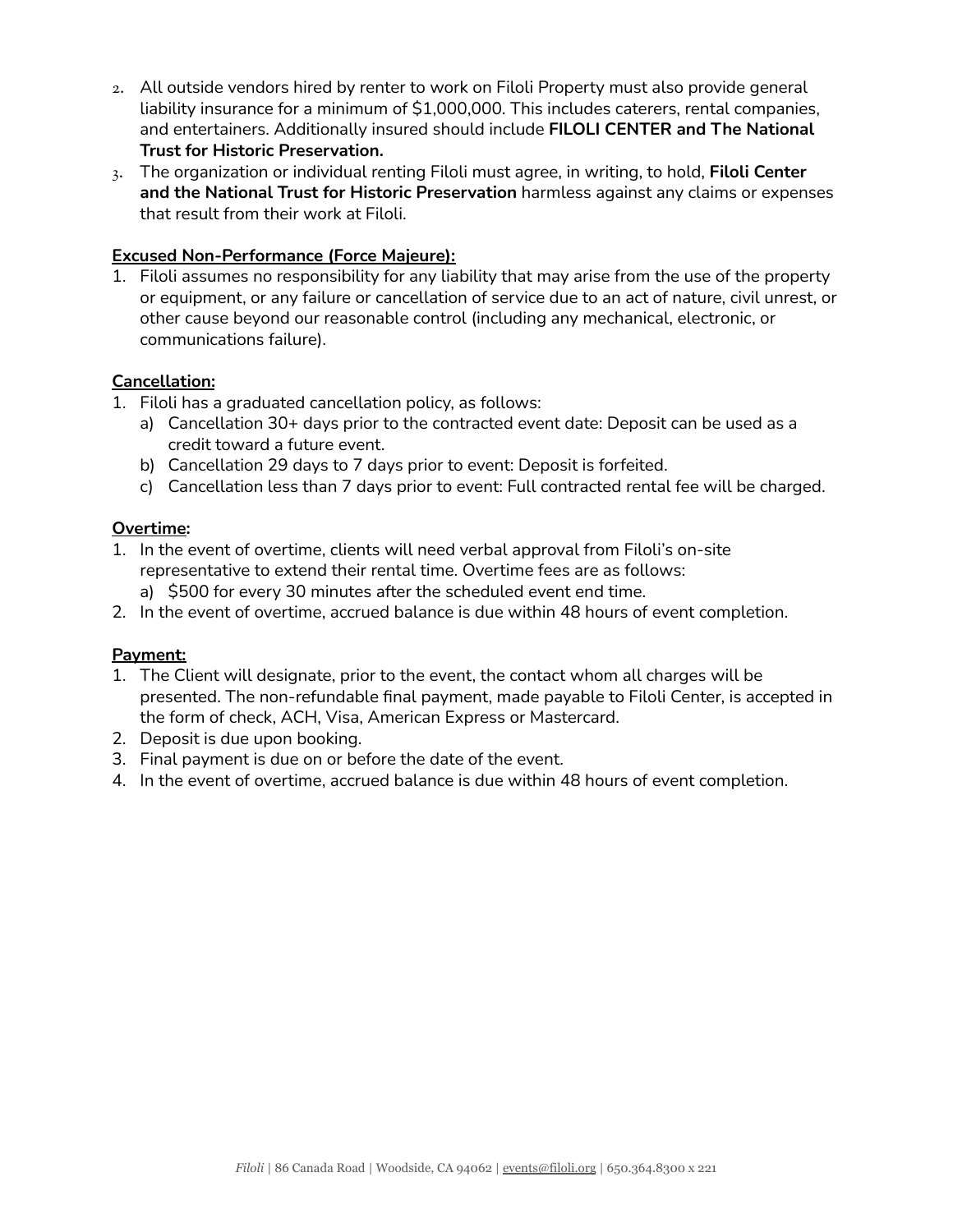# **Appendix A Approved Caterers**

# **Paula LeDuc Fine [Catering](https://www.paulaleduc.com/)** \$\$\$\$

Email: [sales@paulaleduc.com](mailto:sales@paulaleduc.com) Phone: 510.547.7825

# **Taste [Catering](http://www.tastecatering.com/)** \$\$\$

Filoli Contact: Christopher Lee Email: [Christopher@tastecatering.com](mailto:Christopher@tastecatering.com) Phone: 415.550.6464

# **Global [Gourmet](https://www.ggcatering.com/) Catering** \$\$\$

Filoli Contact: Elaine Burrell Email: [elaine@ggcatering.com](mailto:elaine@ggcatering.com) Phone: 509.336.9070

# **Red Door [Catering](http://www.reddoorcatering.com/)** [\\$\\$-\\$\\$\\$](https://www.melonscatering.com/#page1)

Filoli Contact: Reign Free Email: [events@reddoorcatering.com](mailto:events@reddoorcatering.com) Phone: 510.459.6212

# **Melons [Catering](https://www.melonscatering.com/#page1)** \$\$-\$\$\$

Filoli Contact: Sheldon Sloan Email: [ssloan@melonscatering.com](mailto:ssloan@melonscatering.com) Phone: 650.583.1756

#### **[Cheat-A-Little](https://cheatalittle.com/) Catering** \$-\$\$ Filoli Contact: Brian Morriss

Email: [brian@cheatalittle.com](http://brian@cheatalittle.com) Phone: 650.227.1125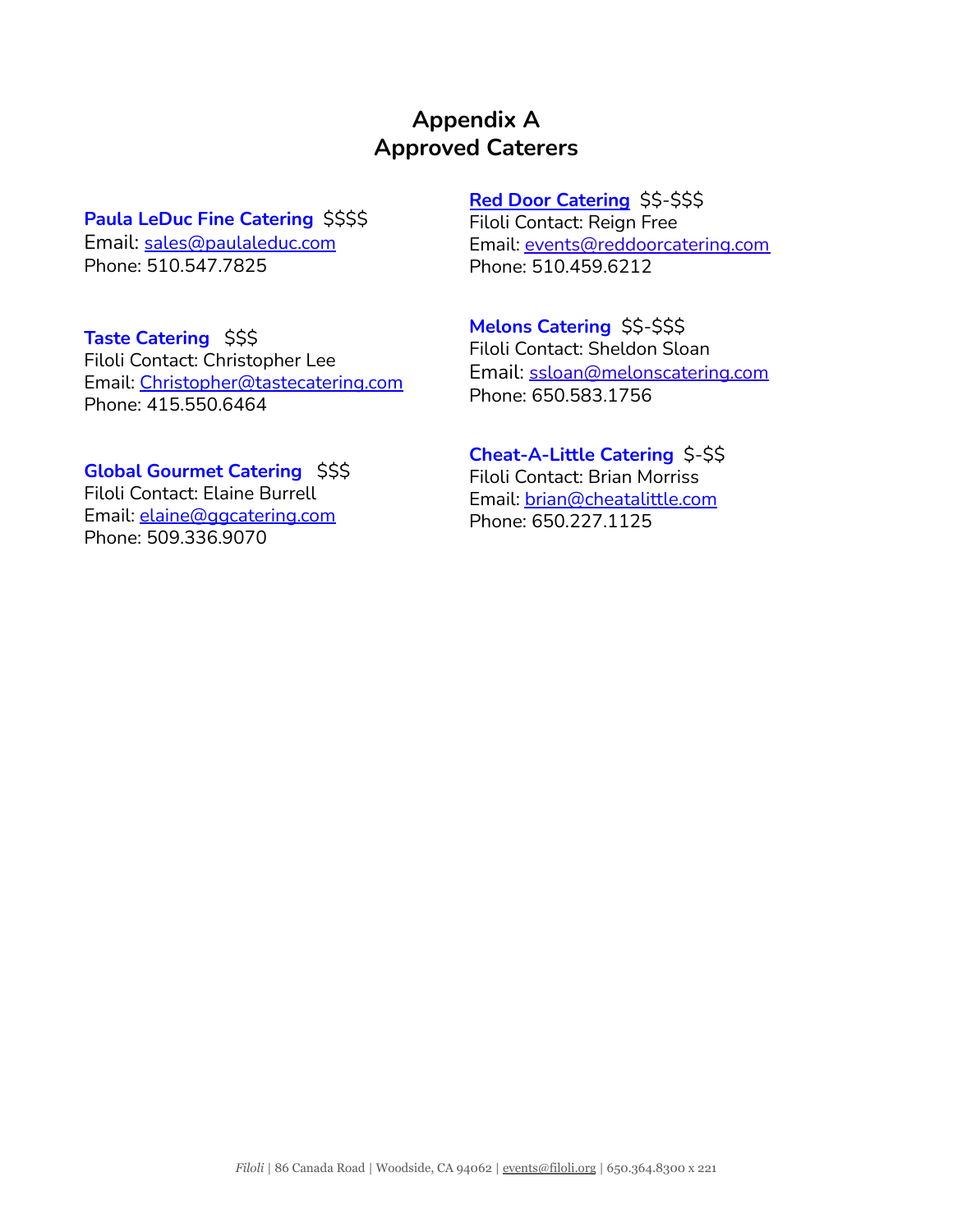# **Appendix B Other Approved Vendors**

# **TENTING & FURNITURE RENTALS**

**Hensley Event [Resources](http://www.hensleyeventresources.com/) -** *Tenting & Furniture Rental* Filoli Contact: Ryan Aldridge Email: ryan@hensleyeventresources.com Phone: 650.732.0357 \*Exclusive tenting vendor\*

**[Bright](http://www.brightrentals.com) -** *Tenting & Furniture Rental* Filoli Contact: Elena Newby Email: ENewby@bright.com Phone: 415.570.0470 \*Exclusive tenting vendor\*

**[Theoni](http://theonicollection.com/)** – *Furniture & Tabletop Rentals* Filoli Contact: James Sims Email: james@theonicollection.com Phone: 415.447.0503

**[Standard](https://www.standardeventrentals.com/bay-area/)**– *Furniture & Tabletop Rentals* Filoli Contact: Danielle Luce Email:daniellel@standardeventrentals.com Phone: 408.514.5416

**[Unica](https://www.unicapartyrentals.com/)** – *Furniture & Tabletop Rentals* Filoli Contact: Natalie Rodriguez Email: natalie@unicapartyrentals.com Phone: 650.542.6704

**[Found](http://theonicollection.com/)** – *Furniture & Tabletop Rentals* Filoli Contact: Mike Harrahill Email: info@foundrentalco.com Phone: 510.473-8419

**The [Copper](http://www.thecopperrose.com) Rose** – *Furniture* Filoli Contact: Brittany Bijan Email: brittany@thecopperrose.com Phone: 415.999.5419

**[Chairs4Events](https://www.chairs4events.com/)** – *Furniture* Filoli Contact: Dulce Baizabal Email: dulce@chairs4events.com Phone: 650.226.5992

# **FLORISTS**

**[Nigella](http://www.nigellasf.com/) SF –** *Florist* Filoli Contact: Rubie Kade Campbell Email: rubie@nigellasf.com Phone: 415.933.9309

**[Blossoms](http://www.cherriesflowers.com/) –** *Florist*

Filoli Contact: Denise or Regina Email: blossomsandbotanicals@yahoo.com Phone: 650.574.1625

**Ah [Sam](http://www.ahsam.com/) -** *Florist* Email: [sales@ahsam.com](mailto:sales@ahsam.com) Phone: 650.249.6979

# **[Cherries](http://www.cherriesflowers.com/) Flowers –** *Florist*

Filoli Contact: Katherine Email: [katherine@cherriesflowers.com](mailto:katherine@cherriesflowers.com) Phone: 415.441.0310

#### **LIGHTING & AUDIO/VISUAL**

**Got [Light](http://www.got-light.com) –** *Lighting & Audio/Visual* Email: design@got-light.com Phone: 415.863.4300

**[Illusions](https://www.illusionslighting.com/)** – *Lighting & Audio/Visual* Filoli Contact: Larry Ginesi Email: larry@illusionslighting.com Phone: 415.517.8725

**[Sound](https://www.sound-imageproductions.com/) Image** – *Lighting & Audio/Visual* Filoli Contact: Derek VanOrd Email: dvanord@sound-image.com Phone: 510.606.8809

**JK [Sound](https://www.jksound.com/) -** *Audio/Visual* Filoli Contact: Chris Campanella Email: [chris@jksound.com](mailto:chris@jksound.com) Phone: 415.826.6864

# **RESTROOMS**

**The Water [Cottage](https://thewatercottage.com/) –** *Restroom Rentals* Filoli Contact: Tod Owlsley Email: info@thewatercottage.com